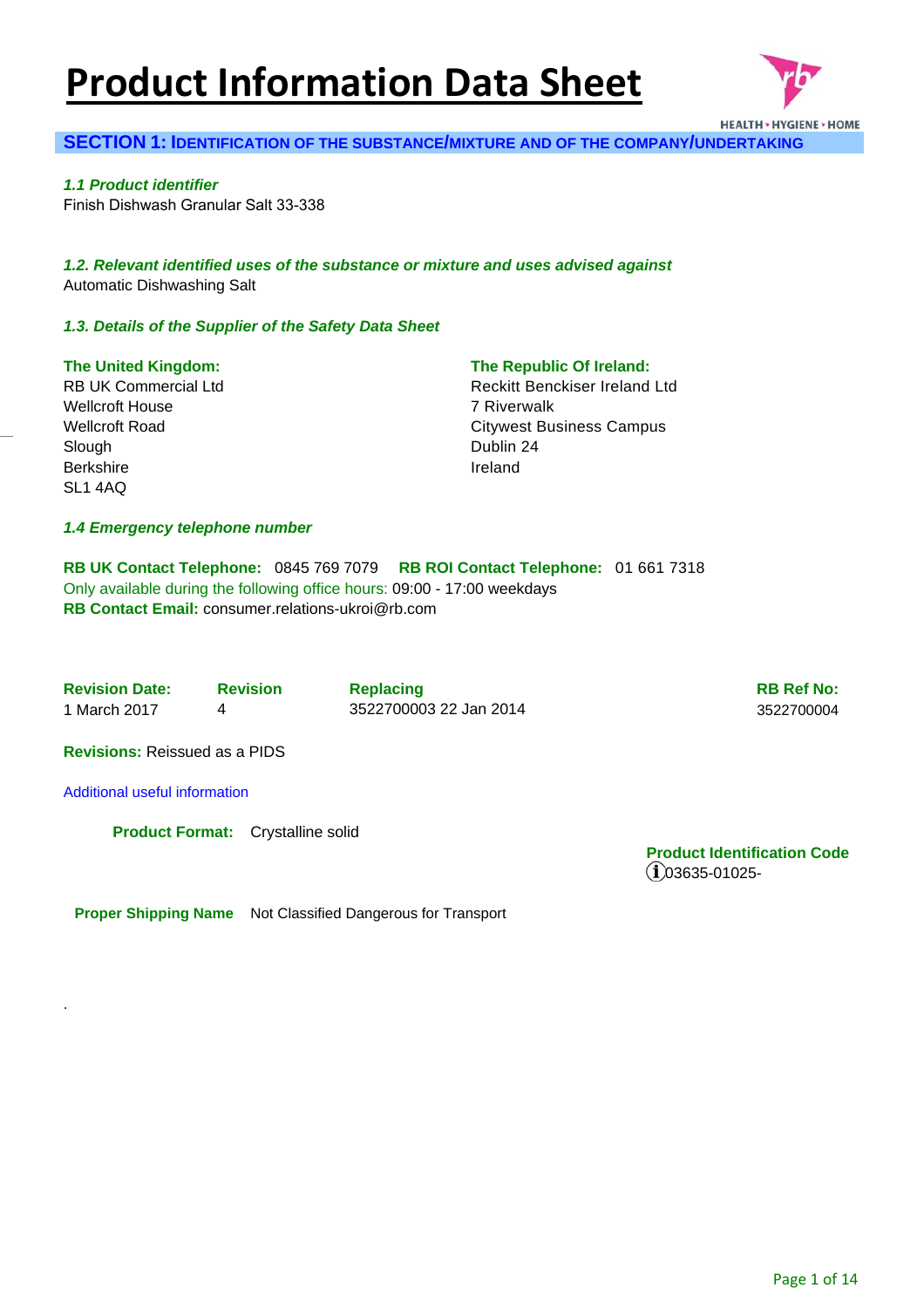

### **SECTION 2: HAZARDS IDENTIFICATION**

| 2.1 Classification of the substance or mixture                |                              |                                                                                                                                  |  |  |  |  |
|---------------------------------------------------------------|------------------------------|----------------------------------------------------------------------------------------------------------------------------------|--|--|--|--|
| <b>Product definition</b>                                     | : Mono-constituent substance |                                                                                                                                  |  |  |  |  |
| Not classified                                                |                              | <b>Classification according to Regulation (EC) No. 1272/2008 [CLP/GHS]</b>                                                       |  |  |  |  |
| <b>Classification according to Directive 67/548/EEC [DSD]</b> |                              |                                                                                                                                  |  |  |  |  |
| Not classified                                                |                              |                                                                                                                                  |  |  |  |  |
|                                                               |                              | See Section 16 for the full text of the R phrases or H statements declared above.                                                |  |  |  |  |
|                                                               |                              | See Section 11 for more detailed information on health effects and symptoms.                                                     |  |  |  |  |
| 2.2 Label elements                                            |                              |                                                                                                                                  |  |  |  |  |
| <b>Hazard pictograms</b>                                      | ÷                            |                                                                                                                                  |  |  |  |  |
| <b>Signal word</b>                                            |                              | : No signal word.                                                                                                                |  |  |  |  |
| <b>Hazard statements</b>                                      |                              | : No known significant effects or critical hazards.                                                                              |  |  |  |  |
| <b>Precautionary statements</b>                               |                              |                                                                                                                                  |  |  |  |  |
| General                                                       |                              | : Read label before use. Keep out of reach of children. If medical advice is needed,<br>have product container or label at hand. |  |  |  |  |
| <b>Prevention</b>                                             |                              | : Not applicable.                                                                                                                |  |  |  |  |
| <b>Response</b>                                               |                              | : Not applicable.                                                                                                                |  |  |  |  |
| <b>Storage</b>                                                |                              | : Not applicable.                                                                                                                |  |  |  |  |
| <b>Disposal</b>                                               |                              | : Not applicable.                                                                                                                |  |  |  |  |
| <b>Safety phrases</b>                                         |                              | : Not applicable.                                                                                                                |  |  |  |  |
|                                                               |                              |                                                                                                                                  |  |  |  |  |

| Special packaging requirements                                                                               |                   |
|--------------------------------------------------------------------------------------------------------------|-------------------|
| <b>Containers to be fitted</b><br>with child-resistant<br>fastenings                                         | : Not applicable. |
| Tactile warning of danger : Not applicable.                                                                  |                   |
| 2.3 Other hazards                                                                                            |                   |
| <b>Substance meets the</b><br>criteria for PBT according<br>to Regulation (EC) No.<br>1907/2006, Annex XIII  | : Not available.  |
| <b>Substance meets the</b><br>criteria for vPvB according<br>to Regulation (EC) No.<br>1907/2006, Annex XIII | : Not available.  |
| Other hazards which do<br>not result in classification                                                       | Not available.    |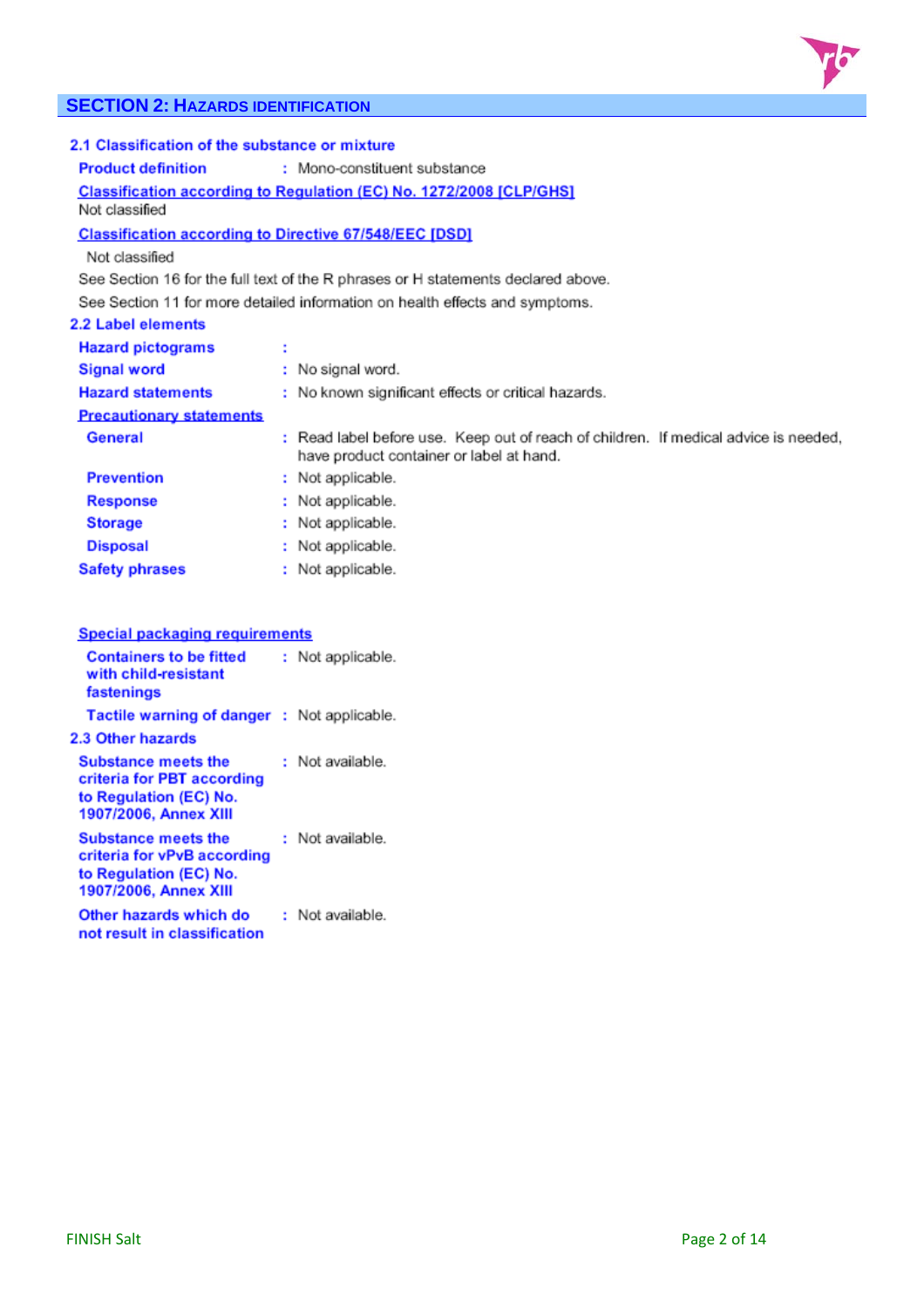

#### **SECTION 3: COMPOSITION/INFORMATION ON INGREDIENTS**

#### Substance/mixture

: Mono-constituent substance

|                                   |                                  |               | <b>Classification</b> |                                               |      |  |
|-----------------------------------|----------------------------------|---------------|-----------------------|-----------------------------------------------|------|--|
| <b>Product/ingredient</b><br>name | <b>Identifiers</b>               | %             | 67/548/EEC            | <b>Regulation (EC) No.</b><br>1272/2008 [CLP] | Type |  |
| sodium chloride                   | EC: 231-598-3<br>ICAS: 7647-14-5 | $60 -$<br>100 | Not classified        | Not classified                                | [A]  |  |

EU Regulation (EC) No. 1907/2006 (REACH) Annex XIV - List of substances subject to authorization

#### **Substances of very high concern**

None of the components are listed.

Annex XVII - Restrictions : Not applicable. on the manufacture, placing on the market and use of certain dangerous substances, mixtures and articles

There are no additional ingredients present which, within the current knowledge of the supplier and in the concentrations applicable, are classified as hazardous to health or the environment, are PBTs or vPvBs or have been assigned a workplace exposure limit and hence require reporting in this section.

Type

[A] Constituent

[B] Impurity

[C] Stabilizing additive

Occupational exposure limits, if available, are listed in Section 8.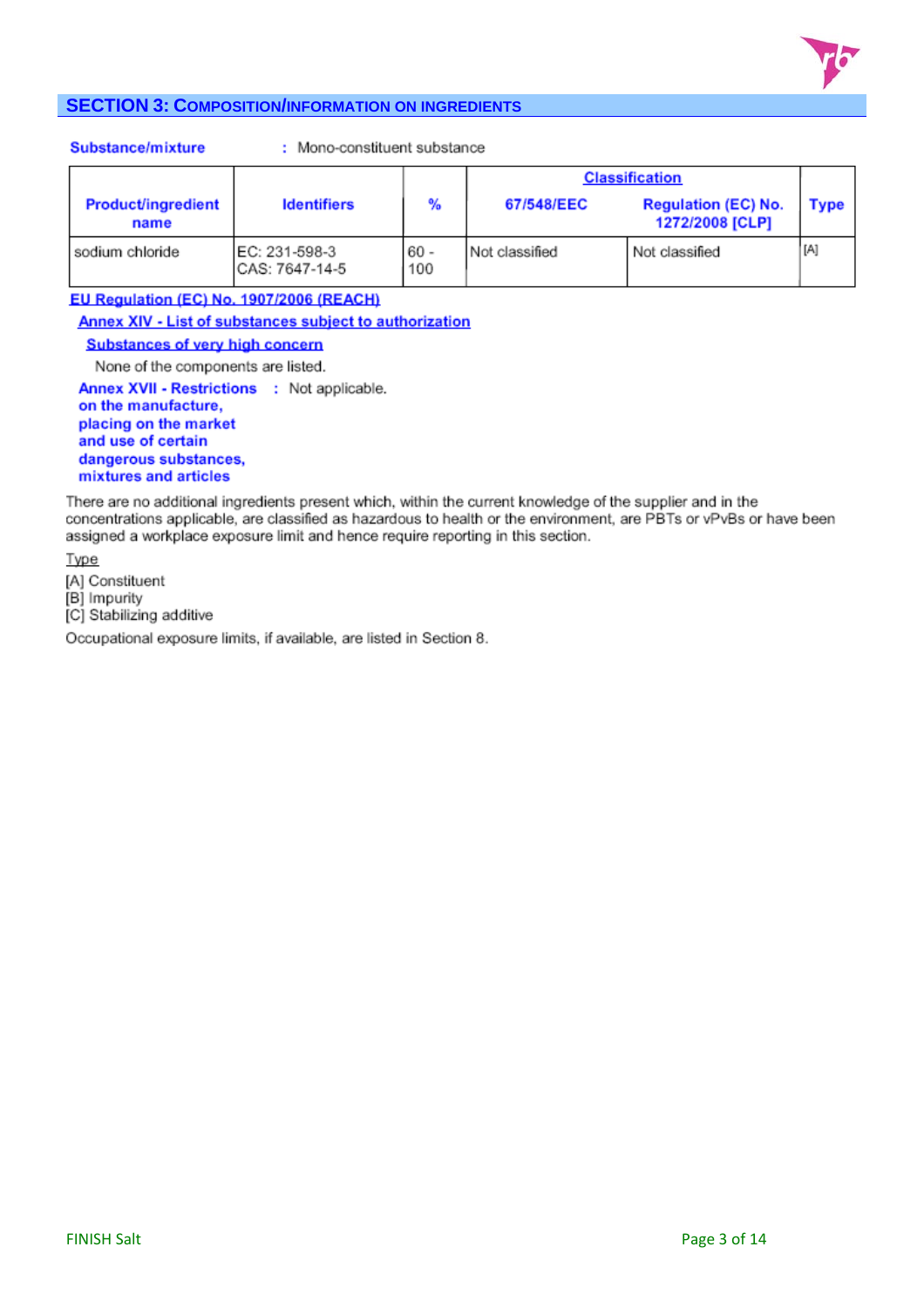### **SECTION 4: FIRST AID MEASURES**



| 4.1 Description of first aid measures |                                                                                                                                                                                                                                                                                                                                                           |
|---------------------------------------|-----------------------------------------------------------------------------------------------------------------------------------------------------------------------------------------------------------------------------------------------------------------------------------------------------------------------------------------------------------|
| <b>Eye contact</b>                    | : Immediately flush eyes with plenty of water, occasionally lifting the upper and lower<br>eyelids. Check for and remove any contact lenses. Get medical attention if irritation<br>occurs.                                                                                                                                                               |
| <b>Inhalation</b>                     | : Remove victim to fresh air and keep at rest in a position comfortable for breathing.<br>Get medical attention if symptoms occur.                                                                                                                                                                                                                        |
| <b>Skin contact</b>                   | : Flush contaminated skin with plenty of water. Remove contaminated clothing and<br>shoes. Get medical attention if symptoms occur.                                                                                                                                                                                                                       |
| Ingestion                             | : Wash out mouth with water. Remove victim to fresh air and keep at rest in a<br>position comfortable for breathing. If material has been swallowed and the exposed<br>person is conscious, give small quantities of water to drink. Do not induce vomiting<br>unless directed to do so by medical personnel. Get medical attention if symptoms<br>occur. |
| <b>Protection of first-aiders</b>     | : No action shall be taken involving any personal risk or without suitable training.                                                                                                                                                                                                                                                                      |

#### 4.2 Most important symptoms and effects, both acute and delayed

| <b>Potential acute health effects</b> |                                                     |
|---------------------------------------|-----------------------------------------------------|
| Eye contact                           | : No known significant effects or critical hazards. |
| <b>Inhalation</b>                     | : No known significant effects or critical hazards. |
| <b>Skin contact</b>                   | : No known significant effects or critical hazards. |
| Ingestion                             | : No known significant effects or critical hazards. |
| Over-exposure signs/symptoms          |                                                     |
| Eye contact                           | No specific data.                                   |
| <b>Inhalation</b>                     | No specific data.                                   |
| <b>Skin contact</b>                   | No specific data.                                   |
| Ingestion                             | : No specific data.                                 |

#### 4.3 Indication of any immediate medical attention and special treatment needed

| <b>Notes to physician</b> |                                           | Treat symptomatically. Contact poison treatment specialist immediately if large |  |
|---------------------------|-------------------------------------------|---------------------------------------------------------------------------------|--|
|                           | quantities have been ingested or inhaled. |                                                                                 |  |

Specific treatments : No specific treatment.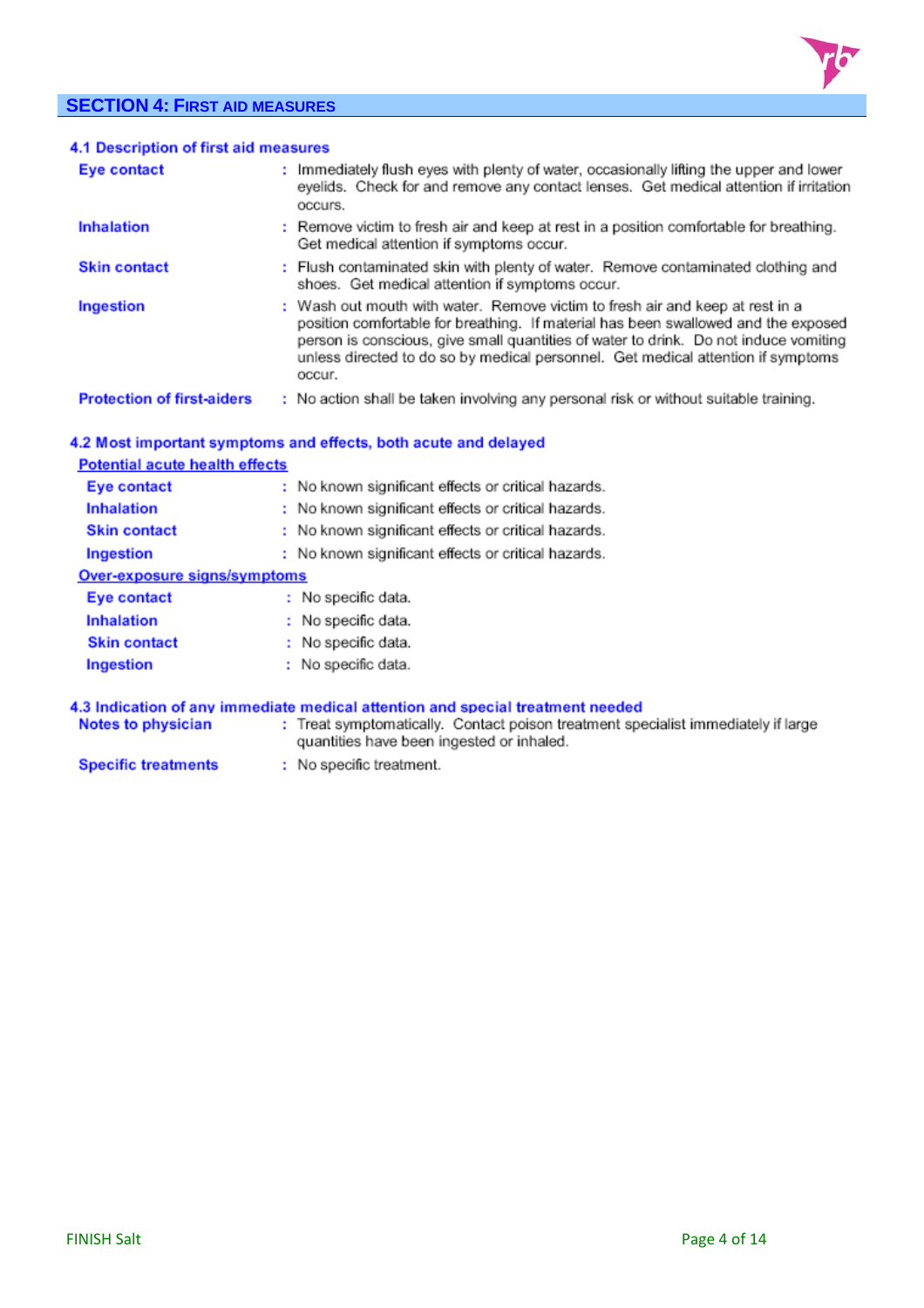### **SECTION 5: FIREFIGHTING MEASURES**



| 5.1 Extinguishing media<br>Suitable extinguishing<br>media | : Use an extinguishing agent suitable for the surrounding fire.                                                                                                                                                                                                                                                                                                       |
|------------------------------------------------------------|-----------------------------------------------------------------------------------------------------------------------------------------------------------------------------------------------------------------------------------------------------------------------------------------------------------------------------------------------------------------------|
| Unsuitable extinguishing<br>media                          | : None known.                                                                                                                                                                                                                                                                                                                                                         |
| 5.2 Special hazards arising from the substance or mixture  |                                                                                                                                                                                                                                                                                                                                                                       |
| <b>Hazards from the</b><br>substance or mixture            | : No specific fire or explosion hazard.                                                                                                                                                                                                                                                                                                                               |
| <b>Hazardous thermal</b><br>decomposition products         | : Decomposition products may include the following materials:<br>halogenated compounds<br>metal oxide/oxides                                                                                                                                                                                                                                                          |
| 5.3 Advice for firefighters                                |                                                                                                                                                                                                                                                                                                                                                                       |
| <b>Special protective actions</b><br>for fire-fighters     | : Promptly isolate the scene by removing all persons from the vicinity of the incident if<br>there is a fire. No action shall be taken involving any personal risk or without<br>suitable training.                                                                                                                                                                   |
| <b>Special protective</b><br>equipment for fire-fighters   | : Fire-fighters should wear appropriate protective equipment and self-contained<br>breathing apparatus (SCBA) with a full face-piece operated in positive pressure<br>mode. Clothing for fire-fighters (including helmets, protective boots and gloves)<br>conforming to European standard EN 469 will provide a basic level of protection for<br>chemical incidents. |

### **SECTION 6: ACCIDENTAL RELEASE MEASURES**

#### 6.1 Personal precautions, protective equipment and emergency procedures

| For non-emergency<br>personnel          | : No action shall be taken involving any personal risk or without suitable training.<br>Evacuate surrounding areas. Keep unnecessary and unprotected personnel from<br>entering. Do not touch or walk through spilled material. Put on appropriate<br>personal protective equipment.                                                                |
|-----------------------------------------|-----------------------------------------------------------------------------------------------------------------------------------------------------------------------------------------------------------------------------------------------------------------------------------------------------------------------------------------------------|
| For emergency<br>responders             | : If specialised clothing is required to deal with the spillage, take note of any<br>information in Section 8 on suitable and unsuitable materials. See also the<br>information in "For non-emergency personnel".                                                                                                                                   |
| <b>6.2 Environmental</b><br>precautions | : Avoid dispersal of spilled material and runoff and contact with soil, waterways, drains<br>and sewers. Inform the relevant authorities if the product has caused environmental<br>pollution (sewers, waterways, soil or air).                                                                                                                     |
|                                         | 6.3 Methods and materials for containment and cleaning up                                                                                                                                                                                                                                                                                           |
| <b>Small spill</b>                      | : Move containers from spill area. Vacuum or sweep up material and place in a<br>designated, labeled waste container. Dispose of via a licensed waste disposal<br>contractor.                                                                                                                                                                       |
| <b>Large spill</b>                      | : Move containers from spill area. Prevent entry into sewers, water courses,<br>basements or confined areas. Vacuum or sweep up material and place in a<br>designated, labeled waste container. Dispose of via a licensed waste disposal<br>contractor. Note: see section 1 for emergency contact information and section 13<br>for waste disposal. |
| 6.4 Reference to other<br>sections      | : See Section 1 for emergency contact information.<br>See Section 8 for information on appropriate personal protective equipment.<br>See Section 13 for additional waste treatment information.                                                                                                                                                     |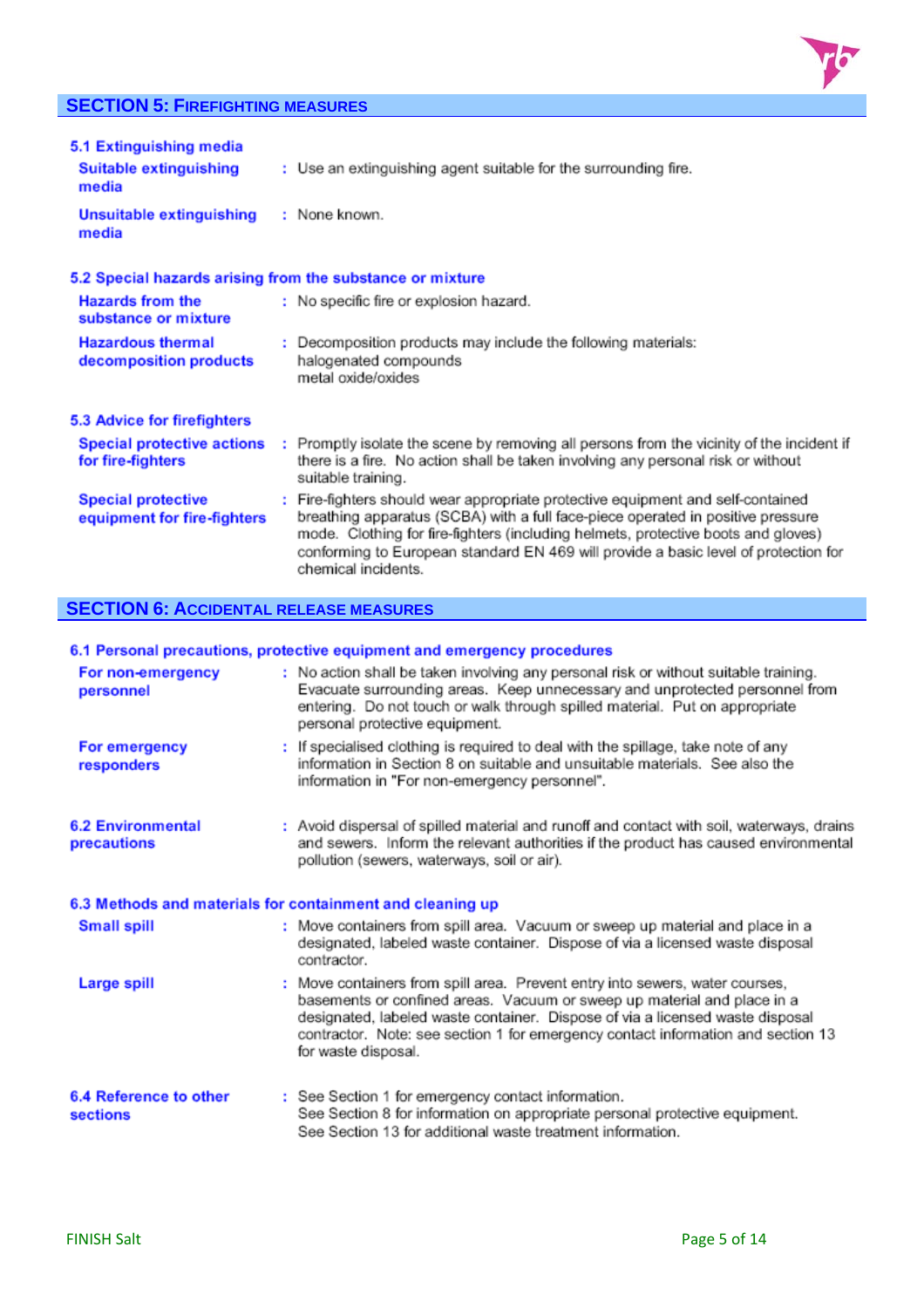

#### **SECTION 7: HANDLING AND STORAGE**

The information in this section contains generic advice and guidance. The list of Identified Uses in Section 1 should be consulted for any available use-specific information provided in the Exposure Scenario(s).

| 7.1 Precautions for safe handling         |                                                                                                                                                                                                                                                                                                                                                                                                                                                                                                               |
|-------------------------------------------|---------------------------------------------------------------------------------------------------------------------------------------------------------------------------------------------------------------------------------------------------------------------------------------------------------------------------------------------------------------------------------------------------------------------------------------------------------------------------------------------------------------|
| <b>Protective measures</b>                | : Put on appropriate personal protective equipment (see Section 8).                                                                                                                                                                                                                                                                                                                                                                                                                                           |
| Advice on general<br>occupational hygiene | : Eating, drinking and smoking should be prohibited in areas where this material is<br>handled, stored and processed. Workers should wash hands and face before<br>eating, drinking and smoking. Remove contaminated clothing and protective<br>equipment before entering eating areas. See also Section 8 for additional<br>information on hygiene measures.                                                                                                                                                 |
|                                           | 7.2 Conditions for safe storage, including any incompatibilities                                                                                                                                                                                                                                                                                                                                                                                                                                              |
| <b>Storage</b>                            | : Store in accordance with local regulations. Store in original container protected from<br>direct sunlight in a dry, cool and well-ventilated area, away from incompatible<br>materials (see section 10) and food and drink. Keep container tightly closed and<br>sealed until ready for use. Containers that have been opened must be carefully<br>resealed and kept upright to prevent leakage. Do not store in unlabeled containers.<br>Use appropriate containment to avoid environmental contamination. |
| 7.3 Specific end use(s)                   |                                                                                                                                                                                                                                                                                                                                                                                                                                                                                                               |
| <b>Recommendations</b>                    | : Consumer uses: Private households $(=$ general public $=$ consumers)<br>Professional uses: Public domain (administration, education, entertainment,<br>services, craftsmen)                                                                                                                                                                                                                                                                                                                                 |
| Industrial sector specific<br>solutions   | : Not available.                                                                                                                                                                                                                                                                                                                                                                                                                                                                                              |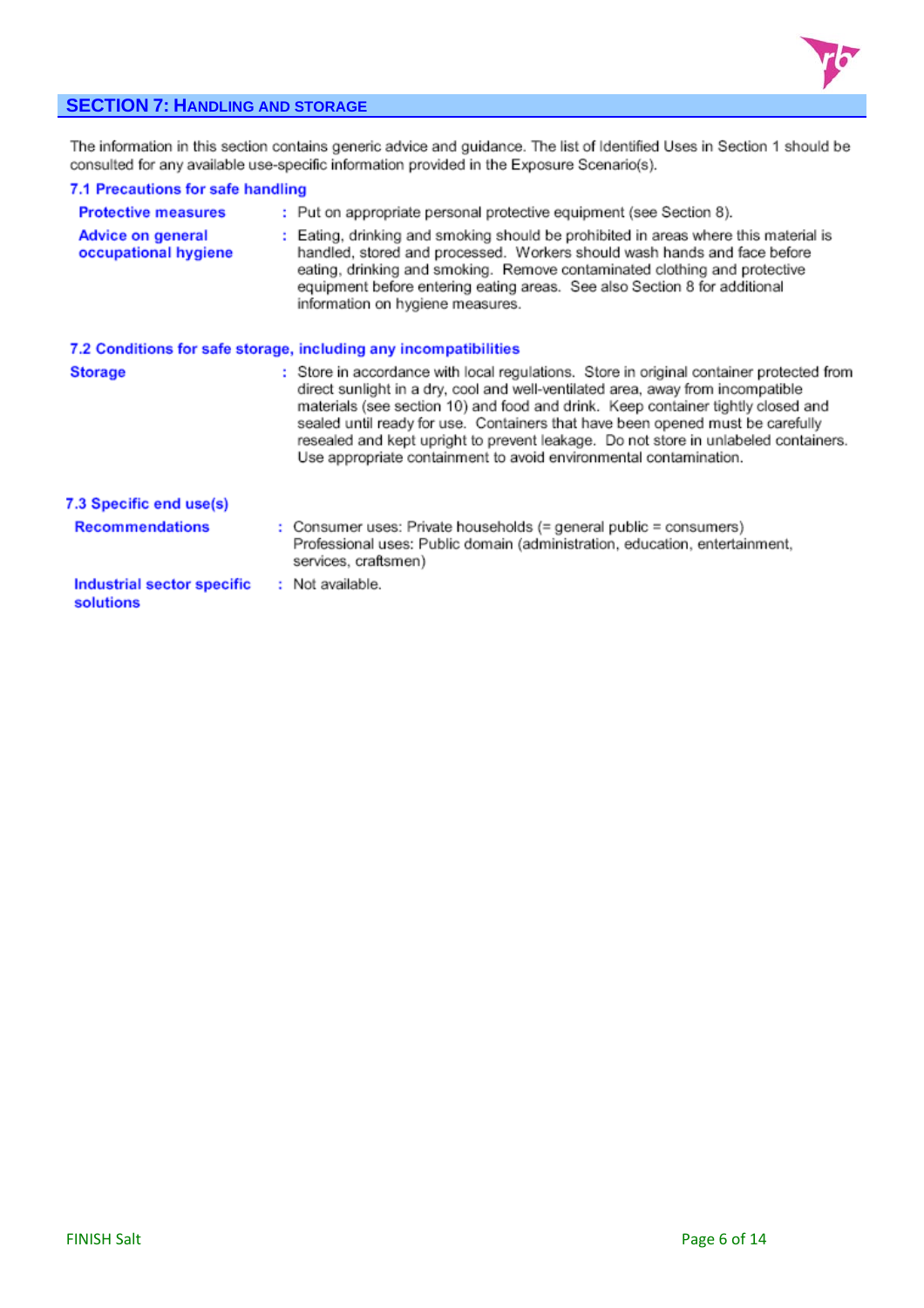

#### **SECTION 8: EXPOSURE CONTROLS/PERSONAL PROTECTION**

The information in this section contains generic advice and guidance. The list of Identified Uses in Section 1 should be consulted for any available use-specific information provided in the Exposure Scenario(s).

#### **8.1 Control parameters**

#### **Occupational exposure limits**

No exposure limit value known.

| procedures                                 | Recommended monitoring : If this product contains ingredients with exposure limits, personal, workplace<br>atmosphere or biological monitoring may be required to determine the effectiveness<br>of the ventilation or other control measures and/or the necessity to use respiratory<br>protective equipment. Reference should be made to European Standard EN 689<br>for methods for the assessment of exposure by inhalation to chemical agents and<br>national guidance documents for methods for the determination of hazardous<br>substances. |
|--------------------------------------------|-----------------------------------------------------------------------------------------------------------------------------------------------------------------------------------------------------------------------------------------------------------------------------------------------------------------------------------------------------------------------------------------------------------------------------------------------------------------------------------------------------------------------------------------------------|
| 8.2 Manufacturer: Exposure controls        |                                                                                                                                                                                                                                                                                                                                                                                                                                                                                                                                                     |
| <b>Appropriate engineering</b><br>controls | : No special ventilation requirements. Good general ventilation should be sufficient<br>to control worker exposure to airborne contaminants. If this product contains<br>ingredients with exposure limits, use process enclosures, local exhaust ventilation<br>or other engineering controls to keep worker exposure below any recommended or<br>statutory limits.                                                                                                                                                                                 |
| <b>Individual protection measures</b>      |                                                                                                                                                                                                                                                                                                                                                                                                                                                                                                                                                     |
| <b>Hygiene measures</b>                    | : Wash hands, forearms and face thoroughly after handling chemical products,<br>before eating, smoking and using the lavatory and at the end of the working period.<br>Appropriate techniques should be used to remove potentially contaminated<br>clothing. Wash contaminated clothing before reusing. Ensure that eyewash<br>stations and safety showers are close to the workstation location.                                                                                                                                                   |
| <b>Eye/face protection</b>                 | : Safety eyewear complying with an approved standard should be used when a risk<br>assessment indicates this is necessary to avoid exposure to liquid splashes, mists,<br>gases or dusts.                                                                                                                                                                                                                                                                                                                                                           |
| <b>Skin protection</b>                     |                                                                                                                                                                                                                                                                                                                                                                                                                                                                                                                                                     |
| <b>Hand protection</b>                     | : Chemical-resistant, impervious gloves complying with an approved standard should<br>be worn at all times when handling chemical products if a risk assessment<br>indicates this is necessary.                                                                                                                                                                                                                                                                                                                                                     |
|                                            | Permeation level 6, Penetration level 3 following EN374, taking into consideration<br>the exposure of chemicals given in chapter 3.                                                                                                                                                                                                                                                                                                                                                                                                                 |
| <b>Body protection</b>                     | : Personal protective equipment for the body should be selected based on the task<br>being performed and the risks involved and should be approved by a specialist<br>before handling this product.                                                                                                                                                                                                                                                                                                                                                 |
| <b>Other skin protection</b>               | : Appropriate footwear and any additional skin protection measures should be<br>selected based on the task being performed and the risks involved and should be<br>approved by a specialist before handling this product.                                                                                                                                                                                                                                                                                                                           |
| <b>Respiratory protection</b>              | : Use a properly fitted, air-purifying or air-fed respirator complying with an approved<br>standard if a risk assessment indicates this is necessary. Respirator selection must<br>be based on known or anticipated exposure levels, the hazards of the product and<br>the safe working limits of the selected respirator.                                                                                                                                                                                                                          |
| <b>Environmental exposure</b><br>controls  | : Emissions from ventilation or work process equipment should be checked to ensure<br>they comply with the requirements of environmental protection legislation. In some<br>cases, fume scrubbers, filters or engineering modifications to the process<br>equipment will be necessary to reduce emissions to acceptable levels.                                                                                                                                                                                                                     |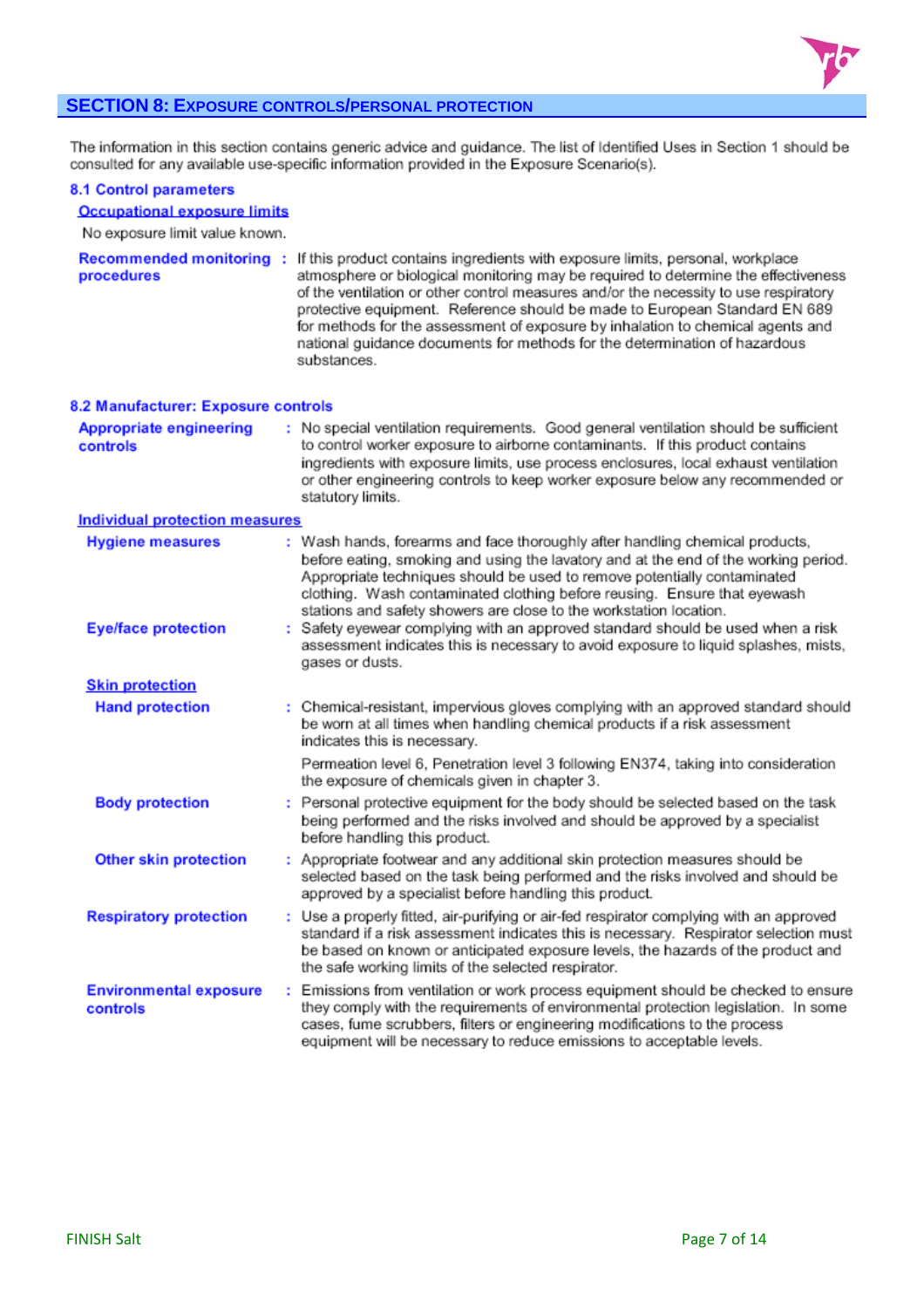

### **SECTION 9: PHYSICAL AND CHEMICAL PROPERTIES**

| 9.1 Information on basic physical and chemical properties |                                                                      |
|-----------------------------------------------------------|----------------------------------------------------------------------|
| <b>Appearance</b>                                         |                                                                      |
| <b>Physical state</b>                                     | : Solid.                                                             |
| Color                                                     | : Not available.                                                     |
| Odor                                                      | : Not available.                                                     |
| <b>Odor threshold</b>                                     | : Not available.                                                     |
| рH                                                        | : 6.5 to 7.5 [Conc. (% w/w): 10%]                                    |
| <b>Melting point/freezing point</b>                       | $: 802^{\circ}$ C                                                    |
| Initial boiling point and boiling : 1413°C<br>range       |                                                                      |
| <b>Flash point</b>                                        | : Not available.                                                     |
| <b>Evaporation rate</b>                                   | : Not available.                                                     |
| <b>Flammability (solid, gas)</b>                          | : Not available.                                                     |
| <b>Burning time</b>                                       | : Not available.                                                     |
| <b>Burning rate</b>                                       | : Not available.                                                     |
| <b>Upper/lower flammability or</b><br>explosive limits    | : Not available.                                                     |
| <b>Vapor pressure</b>                                     | : Not available.                                                     |
| <b>Vapor density</b>                                      | : Not available.                                                     |
| <b>Density</b>                                            | : 2.17 $g/cm^3$ [20 $°C$ ]                                           |
| <b>Bulk density</b>                                       | : 1.14 lbs/gal                                                       |
| Solubility(ies)                                           | Easily soluble in the following materials: cold water and hot water. |
| <b>Partition coefficient: n-</b><br>octanol/water         | : Not available.                                                     |
| <b>Decomposition temperature</b>                          | : Not available.                                                     |
| <b>Viscosity</b>                                          | : Not available.                                                     |
| <b>Explosive properties</b>                               | : Not available.                                                     |
| <b>Oxidizing properties</b>                               | : Not available.                                                     |

### 9.2 Other information

No additional information.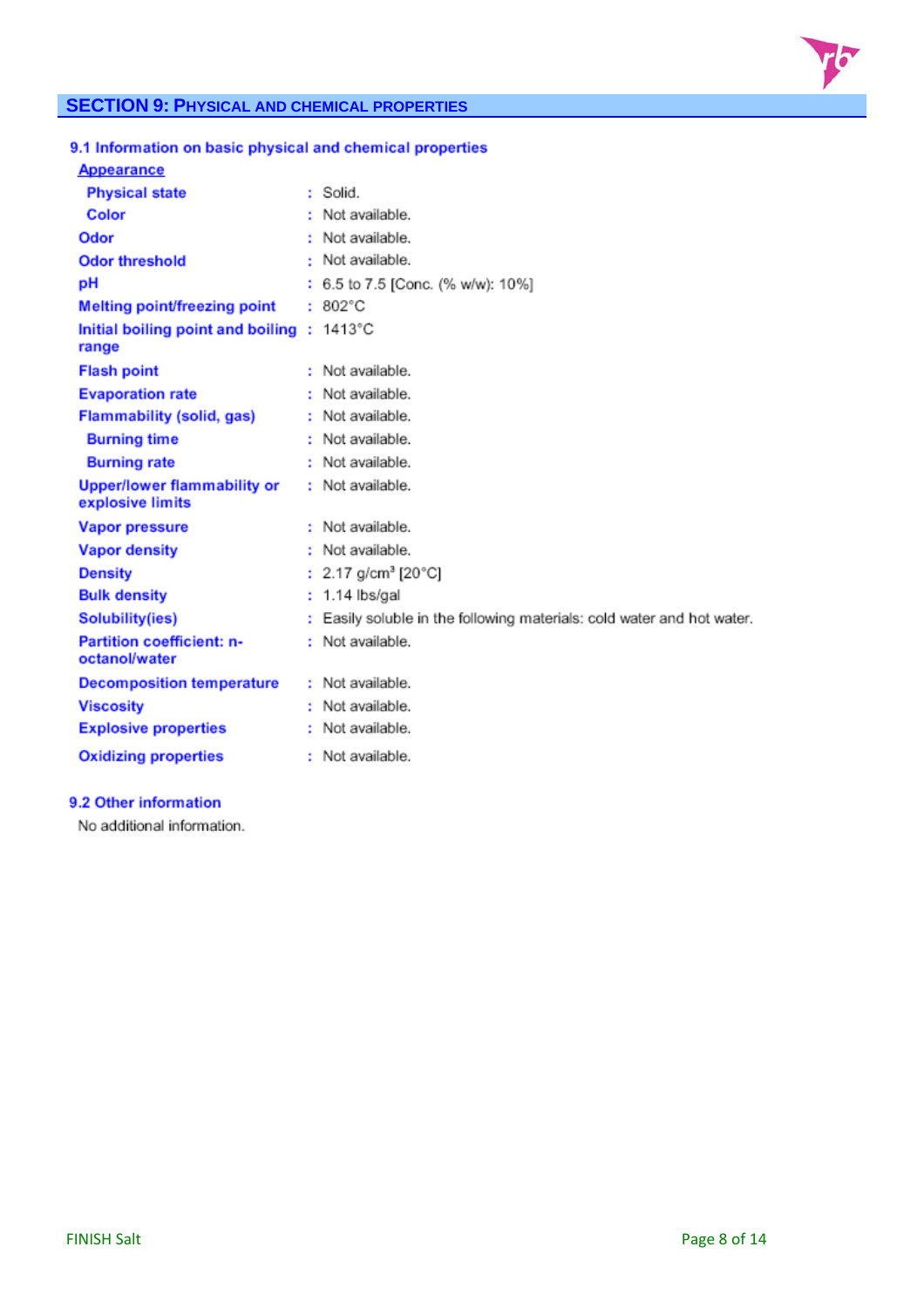

### **SECTION 10: STABILITY AND REACTIVITY**

| <b>10.1 Reactivity</b>                          | : No specific test data related to reactivity available for this product or its ingredients.                                                                   |
|-------------------------------------------------|----------------------------------------------------------------------------------------------------------------------------------------------------------------|
| <b>10.2 Chemical stability</b>                  | : The product is stable.                                                                                                                                       |
| 10.3 Possibility of<br>hazardous reactions      | : Polymerization.<br>There are no data available on the preparation itself.<br>Under normal conditions of storage and use, hazardous reactions will not occur. |
| 10.4 Conditions to avoid                        | : Protect from moisture.                                                                                                                                       |
|                                                 | <b>10.5 Incompatible materials : Incompatible with alkali metals.</b>                                                                                          |
| <b>10.6 Hazardous</b><br>decomposition products | : Hazardous decomposition products : carbon oxides, Various Organic chemicals.                                                                                 |
| <b>Instability Conditions</b>                   | : Not available.                                                                                                                                               |
| Instability temperature                         | : Not available.                                                                                                                                               |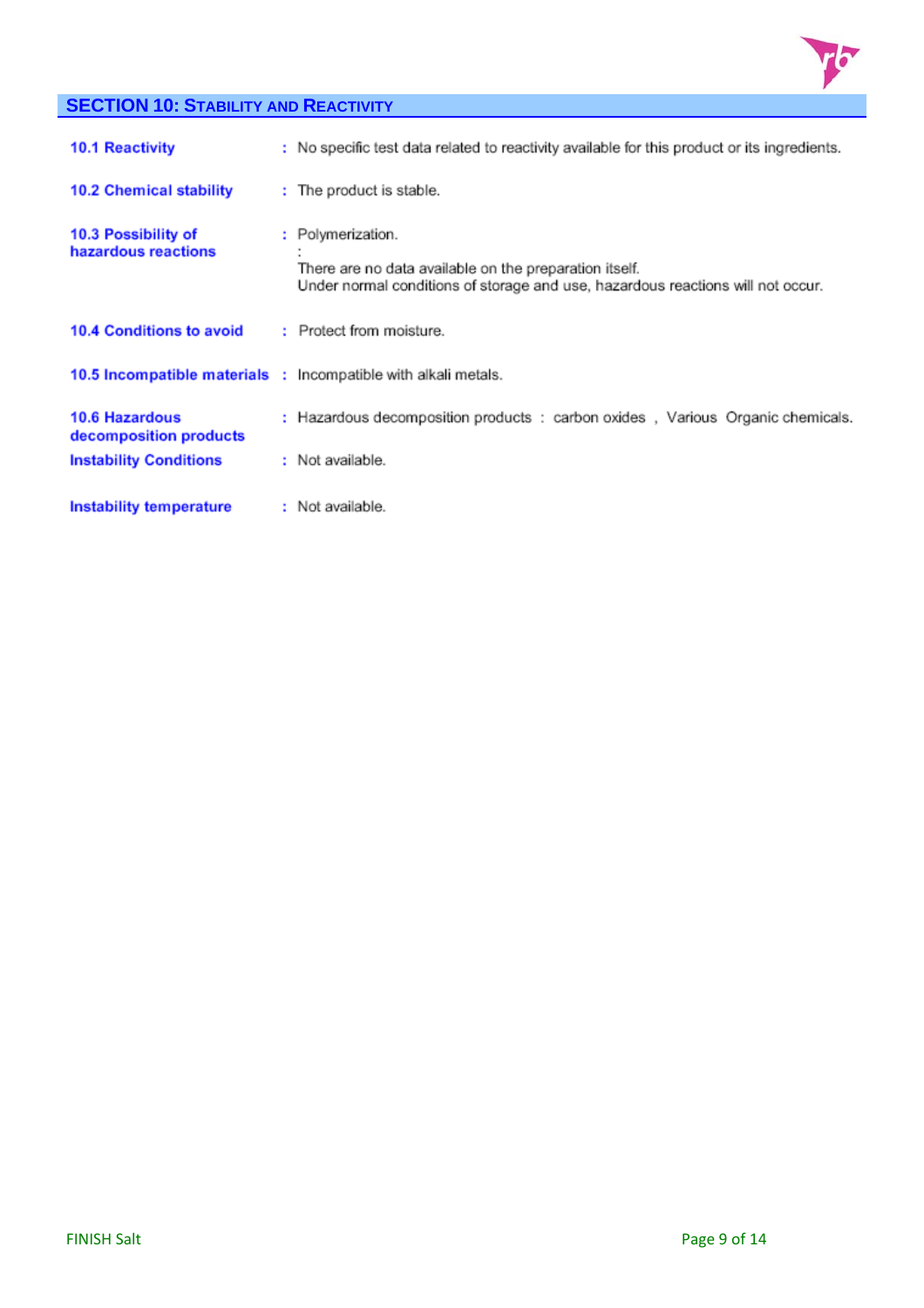

### **SECTION 11: TOXICOLOGICAL INFORMATION**

#### 11.1 Information on toxicological effects

#### **Acute toxicity**

| Product/ingredient name | <b>Result</b> | <b>Species</b> | <b>Dose</b> | <b>Exposure</b> |
|-------------------------|---------------|----------------|-------------|-----------------|
| sodium chloride         | LD50 Oral     | Rat            | 3000 mg/kg  |                 |

#### **Irritation/Corrosion**

| Product/ingredient name | <b>Result</b>            | <b>Species</b> | <b>Score</b> | <b>Exposure</b>               | <b>Observation</b> |
|-------------------------|--------------------------|----------------|--------------|-------------------------------|--------------------|
| sodium chloride         | Eyes - Moderate irritant | Rabbit         | ۰            | 24 hours 100 -<br>milligrams  |                    |
|                         | Eyes - Moderate irritant | Rabbit         | ۰            | 10 milligrams -               |                    |
|                         | Skin - Mild irritant     | Rabbit         | ٠            | 24 hours 500  -<br>milligrams |                    |

#### **Sensitization**

No known effect according to our database.

#### **Mutagenicity**

No known effect according to our database.

#### **Carcinogenicity**

No known effect according to our database.

#### **Reproductive toxicity**

No known effect according to our database.

#### **Teratogenicity**

No known effect according to our database.

## Specific target organ toxicity (single exposure)

No known effect according to our database.

#### Specific target organ toxicity (repeated exposure)

No known effect according to our database.

#### **Aspiration hazard**

No known effect according to our database.

#### **Potential acute health effects**

| <b>Eye contact</b>  | : No known significant effects or critical hazards. |
|---------------------|-----------------------------------------------------|
| <b>Inhalation</b>   | : No known significant effects or critical hazards. |
| <b>Skin contact</b> | : No known significant effects or critical hazards. |
| Ingestion           | : No known significant effects or critical hazards. |

#### Symptoms related to the physical, chemical and toxicological characteristics

| <b>Eye contact</b>  | : No specific data. |
|---------------------|---------------------|
| <b>Inhalation</b>   | : No specific data. |
| <b>Skin contact</b> | : No specific data. |
| Ingestion           | No specific data.   |

|                                                   | Delayed and immediate effects and also chronic effects from short and long term exposure |
|---------------------------------------------------|------------------------------------------------------------------------------------------|
| <b>Short term exposure</b>                        |                                                                                          |
| <b>Potential immediate</b><br>effects             | : Not available.                                                                         |
| <b>Potential delayed effects : Not available.</b> |                                                                                          |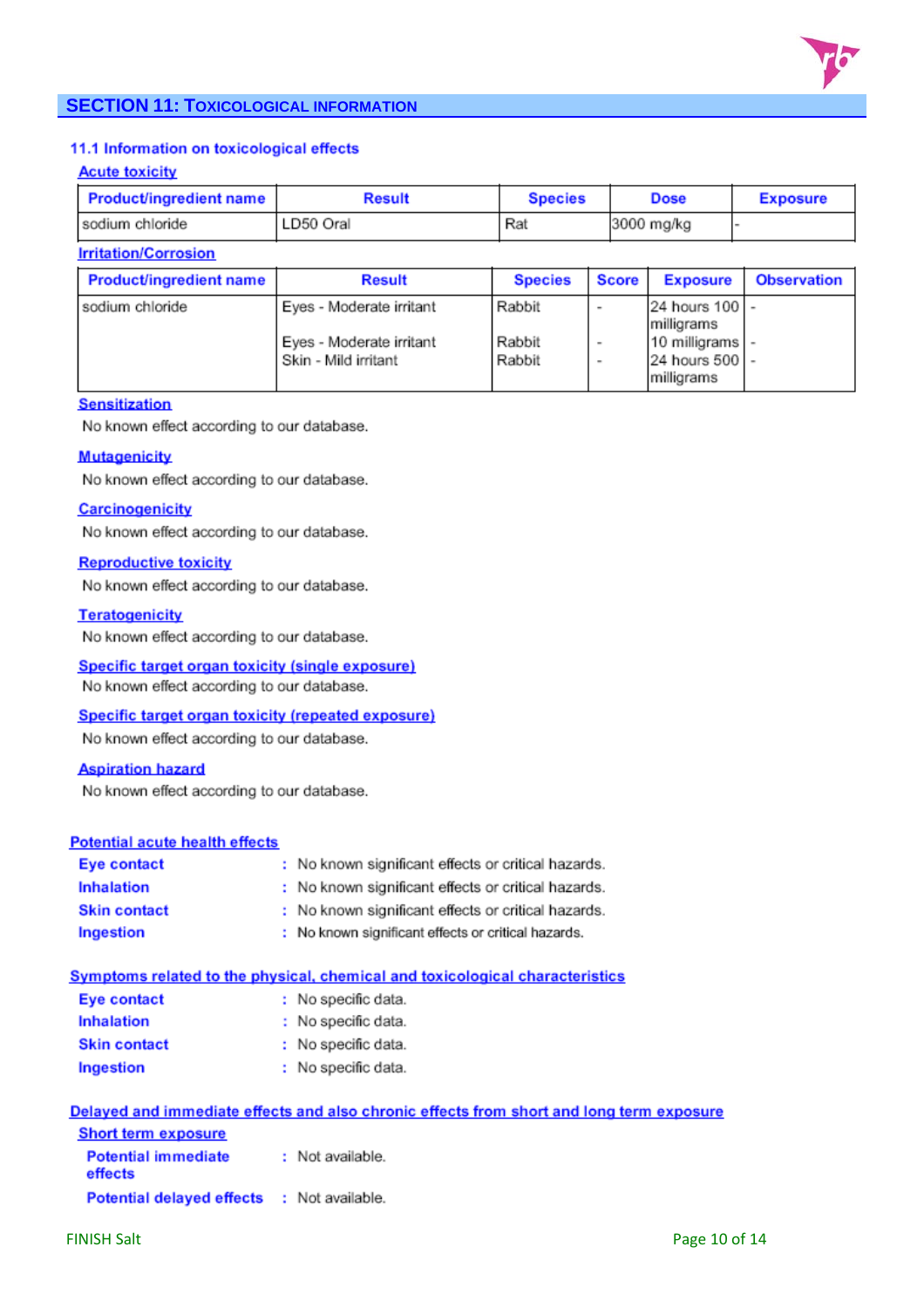

| Long term exposure                         |                                                     |
|--------------------------------------------|-----------------------------------------------------|
| <b>Potential immediate</b><br>effects      | : Not available.                                    |
| Potential delayed effects : Not available. |                                                     |
| <b>Potential chronic health effects</b>    |                                                     |
| Not available.                             |                                                     |
| <b>Conclusion/Summary</b>                  | : Not available.                                    |
| General                                    | : No known significant effects or critical hazards. |
| <b>Carcinogenicity</b>                     | : No known significant effects or critical hazards. |
| <b>Mutagenicity</b>                        | : No known significant effects or critical hazards. |
| <b>Teratogenicity</b>                      | : No known significant effects or critical hazards. |
| <b>Developmental effects</b>               | No known significant effects or critical hazards.   |
| <b>Fertility effects</b>                   | No known significant effects or critical hazards.   |
| <b>Other information</b>                   | Not available.                                      |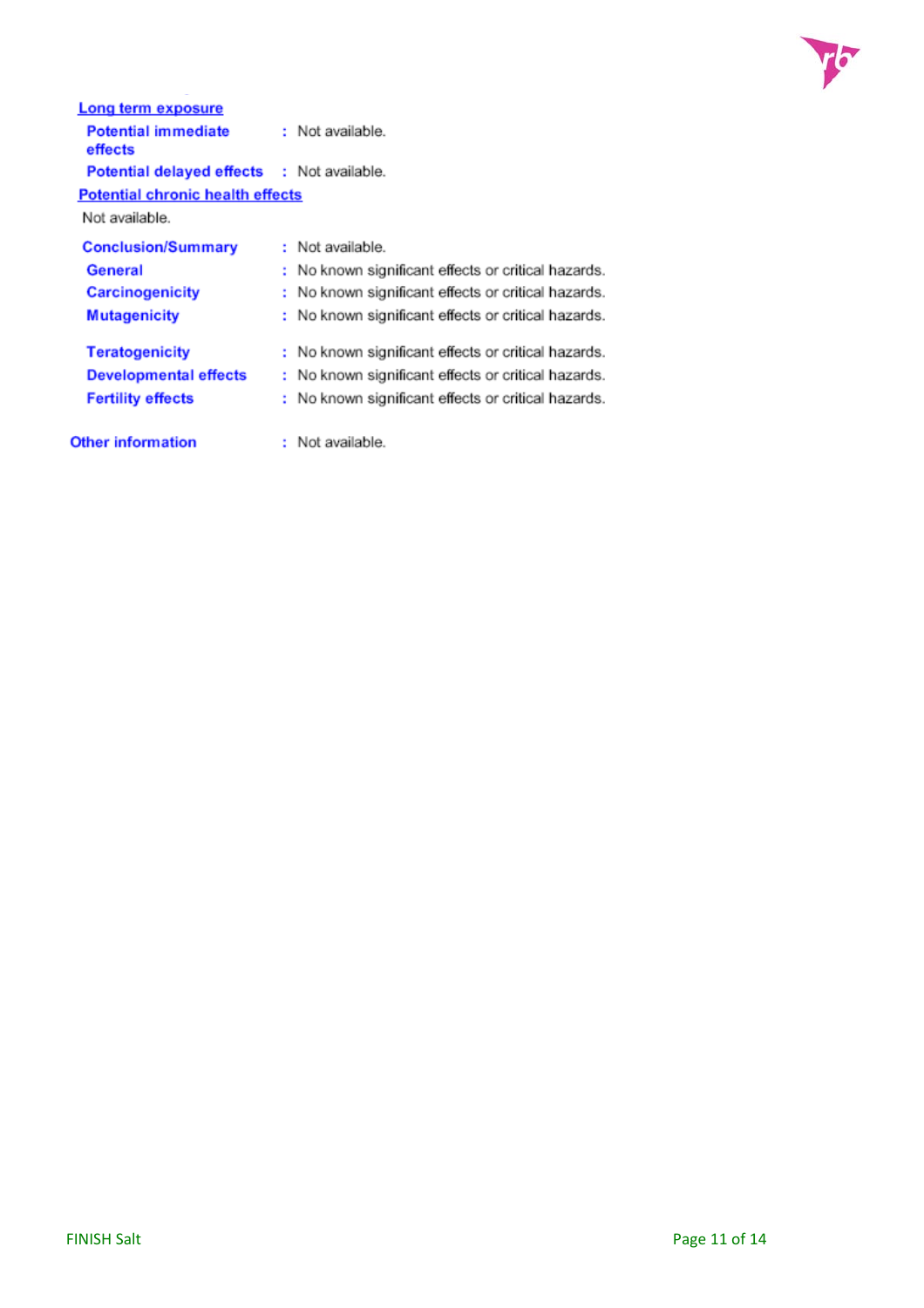

### **SECTION 12: ECOLOGICAL INFORMATION**

#### 12.1 Toxicity

| <b>Product/ingredient name</b> | <b>Result</b>                                                          | <b>Species</b>                       | <b>Exposure</b> |
|--------------------------------|------------------------------------------------------------------------|--------------------------------------|-----------------|
| sodium chloride                | Acute EC50 2430000 ug/L Fresh<br>water                                 | Algae - Navicula seminulum           | 96 hours        |
|                                | Acute EC50 402600 ug/L Fresh water                                     | Daphnia - Daphnia magna              | 48 hours        |
|                                | Acute LC50 1042 mg/L Fresh water                                       | Crustaceans - Ceriodaphnia           | 48 hours        |
|                                |                                                                        | dubia - < 24 hours                   |                 |
|                                | Acute LC50 1000000 ug/L Fresh water   Fish - Morone saxatilis - Larvae |                                      | 96 hours        |
|                                | Chronic NOEC 0.314 g/L Fresh water                                     | Daphnia - Daphnia pulex              | 21 days         |
|                                | Chronic NOEC 100 mg/L Fresh water                                      | Fish - Gambusia holbrooki -<br>Adult | 8 weeks         |
|                                |                                                                        |                                      |                 |

### 12.2 Persistence and degradability

No known effect according to our database.

#### 12.3 Bioaccumulative potential

No known effect according to our database.

| 12.4 Mobility in soil                     |                  |
|-------------------------------------------|------------------|
| Soil/water partition<br>coefficient (Koc) | : Not available. |
| <b>Mobility</b>                           | : Not available. |

| 12.5 Results of PBT and vPvB assessment |                                                       |
|-----------------------------------------|-------------------------------------------------------|
| <b>PBT</b>                              | : Not available.                                      |
|                                         | P: Not available. B: Not available. T: Not available. |
| <b>vPvB</b>                             | : Not available.                                      |
|                                         | vP: Not available, vB: Not available.                 |
|                                         |                                                       |
| 12.6 Other adverse effects              | : No known significant effects or critical hazards.   |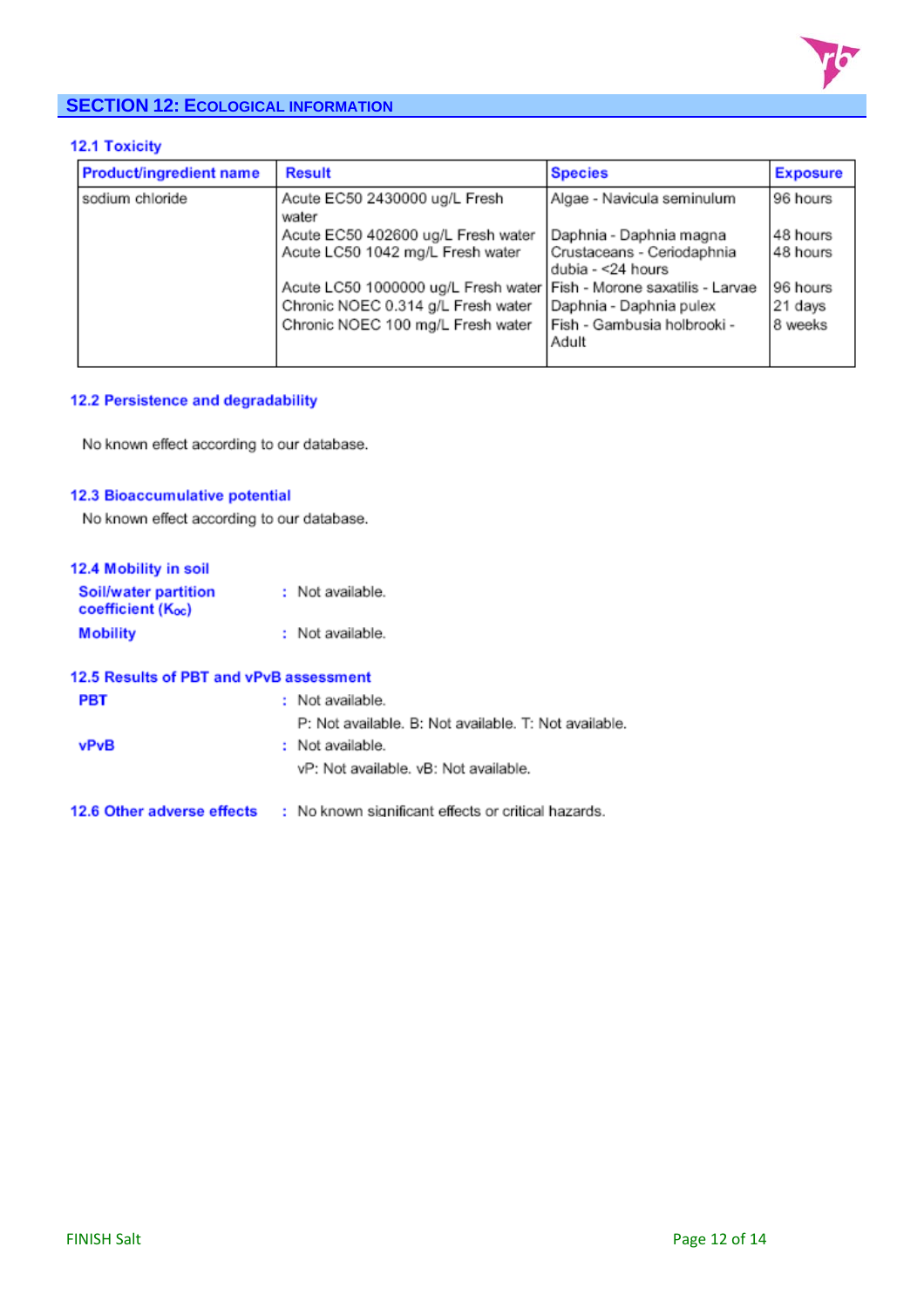

#### **SECTION 13: DISPOSAL CONSIDERATIONS**

The information in this section contains generic advice and guidance. The list of Identified Uses in Section 1 should be consulted for any available use-specific information provided in the Exposure Scenario(s).

|                | 13.1 Waste treatment methods |
|----------------|------------------------------|
| <b>Product</b> |                              |

#### **Methods of disposal** : Waste must be disposed of in accordance with federal, state and local environmental control regulations. Waste packaging should be recycled.

#### **Hazardous waste** : No. European waste catalogue (EWC)

| <u>EMPLOYEES WARNER DESIGNER IN ITEL</u> |                                                                                                                                                                                                                                             |
|------------------------------------------|---------------------------------------------------------------------------------------------------------------------------------------------------------------------------------------------------------------------------------------------|
| <b>Waste code</b>                        | <b>Waste designation</b>                                                                                                                                                                                                                    |
| 06 03 14                                 | solid salts and solutions other than those mentioned in 06 03 11 and 06 03 13                                                                                                                                                               |
| Packaging                                |                                                                                                                                                                                                                                             |
| <b>Methods of disposal</b>               | : The generation of waste should be avoided or minimized wherever possible. Waste<br>packaging should be recycled. Incineration or landfill should only be considered<br>when recycling is not feasible.                                    |
| <b>Special precautions</b>               | : This material and its container must be disposed of in a safe way. Empty containers<br>or liners may retain some product residues. Avoid dispersal of spilled material and<br>runoff and contact with soil, waterways, drains and sewers. |

#### **SECTION 14: TRANSPORT INFORMATION**

This preparation is not classified as dangerous according to international transport regulations (ADR/RID, IMDG or ICAO/IATA).

For long distance transport of bulk material or shrunk pallet take into consideration sections 7 and 10.

#### **SECTION 15: REGULATORY INFORMATION**

Chemical Safety Assessment following regulation 1907/2006/EC: Not relevant.

15.1 Safety, health and environmental regulations/legislation specific for the substance or mixture

| <b>Annex XVII - Restrictions</b><br>on the manufacture.<br>placing on the market<br>and use of certain<br>dangerous substances,<br>mixtures and articles | : Not applicable.                                                                                                                                                                                   |
|----------------------------------------------------------------------------------------------------------------------------------------------------------|-----------------------------------------------------------------------------------------------------------------------------------------------------------------------------------------------------|
| <b>Europe inventory</b>                                                                                                                                  | : All components are listed or exempted.                                                                                                                                                            |
| <b>CMR Substances</b>                                                                                                                                    |                                                                                                                                                                                                     |
| None of the components are listed.                                                                                                                       |                                                                                                                                                                                                     |
| <b>Storage code</b>                                                                                                                                      | : 13                                                                                                                                                                                                |
|                                                                                                                                                          | Storage code Reference: : TRGS 510 - Storage of hazardous substances in nonstationary containers                                                                                                    |
| <b>Hazard class for water</b>                                                                                                                            | : 1                                                                                                                                                                                                 |
| <b>WGK: Notes</b>                                                                                                                                        | : VwVwS (Administrative Regulation on the Classification of Substances hazardous to<br>waters into Water Hazard Classes) - for bulk material, not applicable for product in<br>domestic pack sizes. |